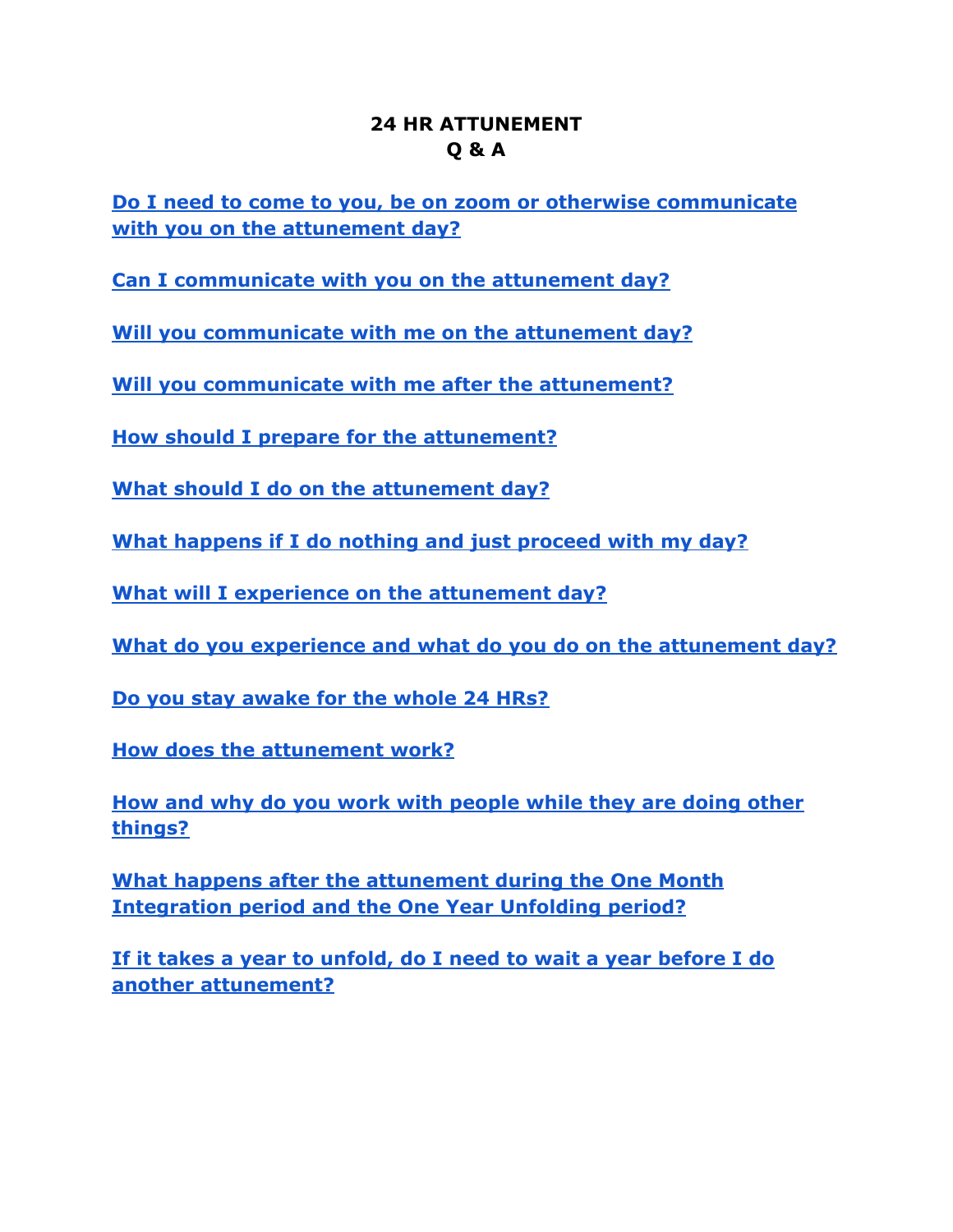# <span id="page-1-0"></span>*Do I need to come to you, be on zoom or otherwise communicate with you on the attunement day?*

NO, IT IS A REMOTE HEALING. The attunement is 24 hours of energy work following a specific protocol. Each hour is balancing a different area of your life which is being perpetually created by a particular stream of energy. You participate by receiving the energy work throughout the day, but this is done at a distance. You DO NOT need to come in person, be on zoom or otherwise communicate. You may proceed with your normal activities. You can choose the level to which you engage with the energetics throughout the day. [Return to questions](#page-0-0)

### <span id="page-1-1"></span>*Can I communicate with you on the attunement day?*

YES. If there is anything you wish to communicate, while the attunement is underway, by all means please send me a message via text or email. I do check these throughout the day. [Return to questions](#page-0-0)

## <span id="page-1-2"></span>*Will you communicate with me on the attunement day?*

NO. I do not typically communicate with participants during the attunement. Only on the rare occasions where cognition is essential to support the rebalancing. I am working with pure energetics. This requires my full attention at the quantum level which is beyond words, making verbal communication difficult. [Return to questions](#page-0-0)

### <span id="page-1-3"></span>*Will you communicate with me after the attunement?*

I will not ordinarily have follow up communication with you specifically about the attunement. Regular clients receive a combination of 24 HR Attunements and private sessions. And for students, each training block includes a one on one training session to coincide with the training energetics received during the attunement. It is during these sessions that consciousness is brought to the shifting energy and how it relates to the personal work you are doing in your life.

The attunement protocol is working with the energetics of your whole life. They are complex and shifting every second of the 24 hours. I do not try to extract particular information about what the energy shifts translate to in your life. The entirety of this would be the story of your life, beginning to end, from every possible perspective. Personally, I think in pictures and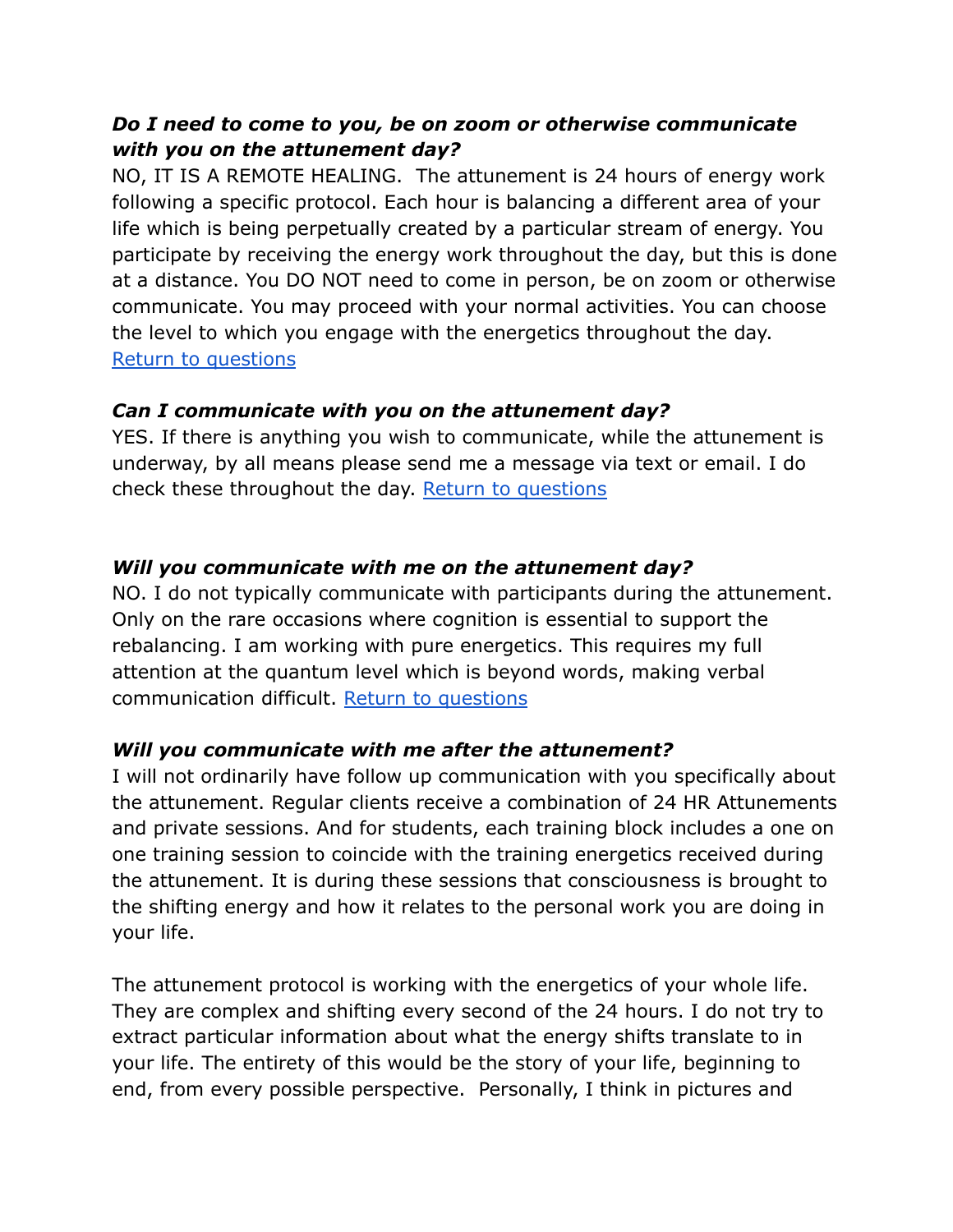work in forms, thus words don't come easily for me. The energy must be humming along for me to have the bandwidth to translate into language. If you have a specific question though, you may email it to me and I will respond during the week following the attunement. [Return to questions](#page-0-0)

### <span id="page-2-0"></span>**How should I prepare for the attunement?**

You do not need to do anything in particular to prepare. But, as we go into the attunement, if you have any areas of concern or places where you have a desire for change, let me know and we will weave these intentions into the day. The general holistic balancing will theoretically address all areas of imbalance, but in practice I have found it can be helpful to bring in focused intentions. At the very least, it is helpful for you to cognitively connect to the energetics. Thus, if there is anything in particular that you would like to highlight during the attunement, let me know. Return [to questions](#page-0-0)

### <span id="page-2-1"></span>**What should I do on the attunement day?**

During the 24 hours of energy balancing simply stay open and aware of what is occurring within you and your life throughout the day. You may proceed with your normal routine of work, family and self-care. If you are able to take the day to simply be present with the process it can deepen your conscious awareness of the shifts occurring, but it is not necessary to receive the energetic benefits of the attunement.

It can be helpful to jot down any observations you have throughout the day, particularly anything unusual or striking and the time that it occurs. This can be an awareness, strong emotion, body sensations, thoughts of the past, an unusual idea or being drawn to something new. Each hour is balancing a different stream of energy influencing you and your life. The awareness you have during the balancing can be helpful to you as the energy unfolds over time. It is not in any way necessary for the shifts being set in motion but it can help to bring conscious awareness to your journey.

You choose your level of engagement. This can range from simple consciousness of the attunement occurring as you proceed with your day to a full day of transformative engagement. The 24 HR Attunement can be a highly supportive backdrop for diving into deeper, more focused personal work. You can journal throughout the day as you follow the 24 Life Component roadmap or another more personally structured protocol.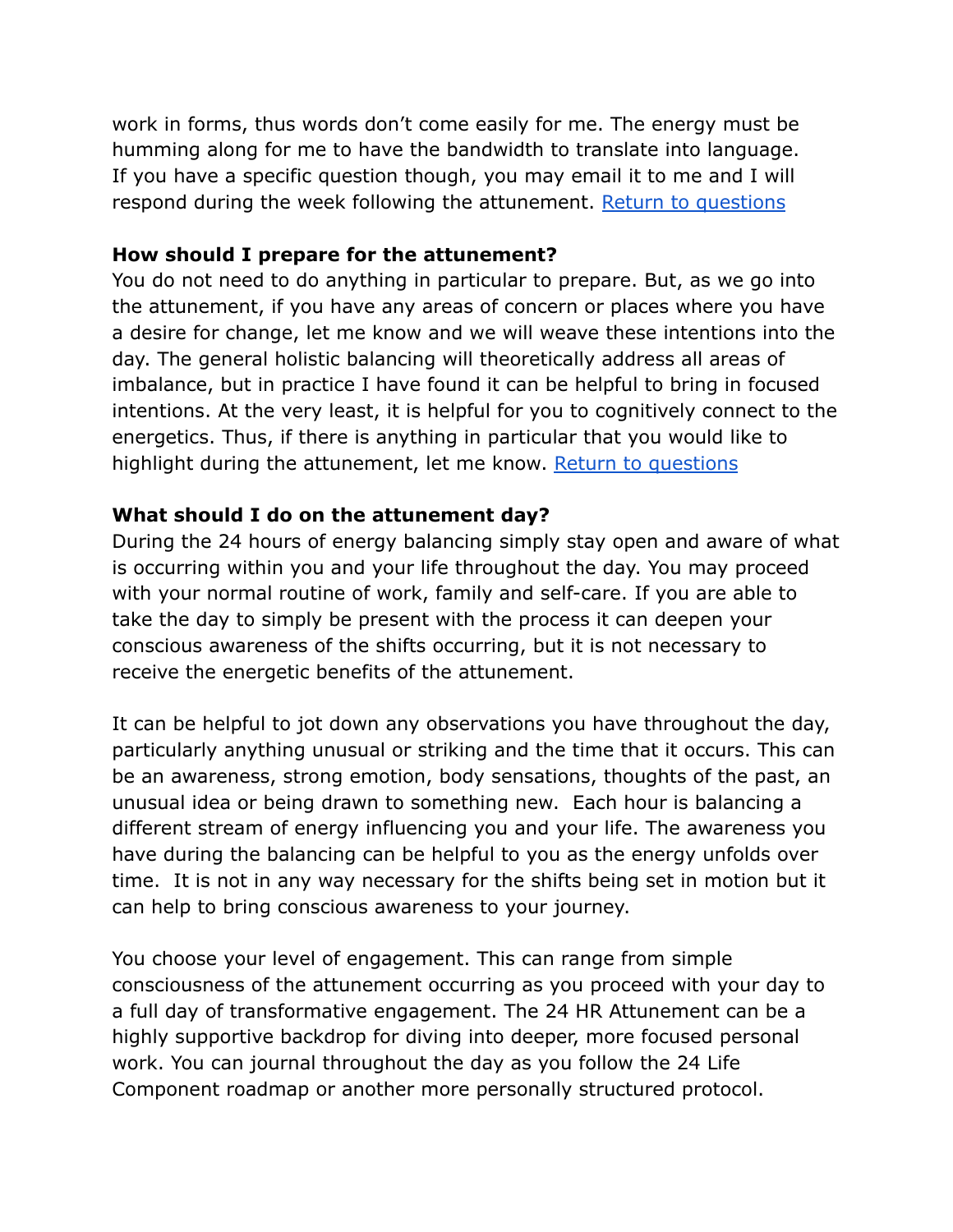Participants will often plan significant life events on the attunement day. This could be an important business meeting, surgery or family occasion. During the attunement you are in a powerful field of energy that has been designed to preserve and optimize human life. It will envelop you with the energetic support to optimize these types of events. Return [to questions](#page-0-0)

### <span id="page-3-0"></span>**What happens if I do nothing and just proceed with my day?**

You will receive the full energetic benefit of the balancing. [Return to](#page-0-0) [questions](#page-0-0)

### <span id="page-3-1"></span>**What will I experience on the attunement day?**

IT ALL DEPENDS ON YOU... There is a vast range of experience and awareness, for different individuals. Some people are not aware of the energy shifting while others are acutely aware all day. Most people fall somewhere in the middle. How this is felt pivots on your intuitive channels and sensory awareness. Each attunement is varied as well depending on your state of being on the day, the "stuff" that is up to be balanced and the highlighted focus for the month. Often, the day will be unusually smooth and synchronistic as the energy is shifting you towards and holding you in universal balance. This is the most common feedback I hear from people.

There are also times when an area of imbalance will surface into your awareness. These are usually old energies (emotions, beliefs that no longer serve, wounding...) that are clearing out. You may have unexpected contact from people in your life or from your past. You may have new opportunities and connections that show up. New ideas, innovative solutions or other aha types of moments may come to you throughout the day. I find it very telling and purposeful what presents on an attunement day. It is always significant and informs you about your life from a universal perspective. [Return to](#page-0-0) [questions](#page-0-0)

#### <span id="page-3-2"></span>**What do you experience and what do you do on the attunement day?**

Every attunement is different. I can be immobilized by the energy or able to freely move about. Sometimes the greatest aspect of work for me is in the setup before the start at midnight or, post attunement as the work integrates. I am hypersensitive and empathic so I am feeling the whole life energy of all the participants. I need to process all of this sensory awareness which takes time beyond the 24 hours.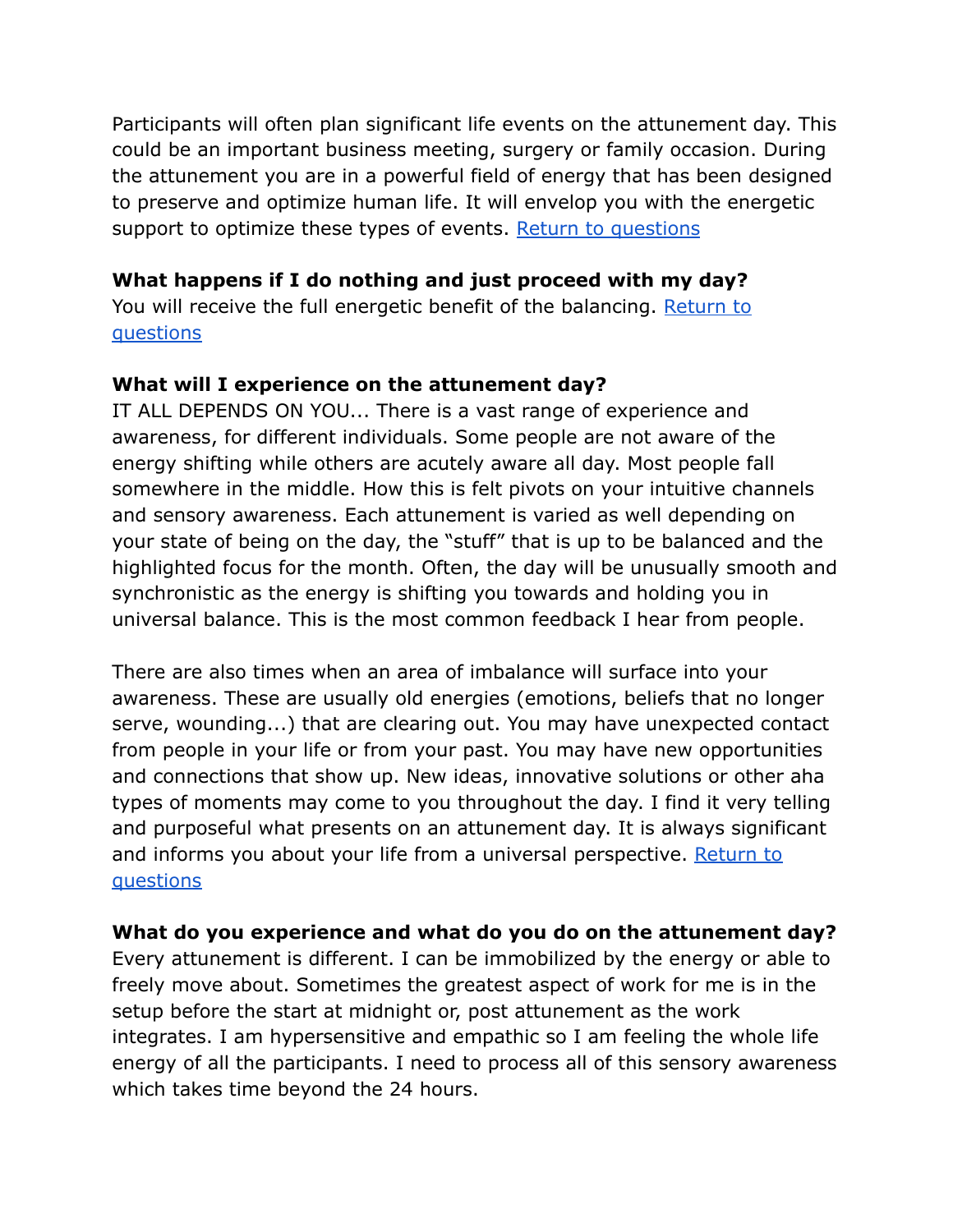The mainframe of balancing the universals and the 24 Life Components is all automated (this took many years to establish). So I am monitoring everyone and manually addressing any particular area that someone is not automatically coming into balance. I am also addressing any specific imbalances that highlight during the day for individuals or the group as a whole. Sometimes I am channeling specific information coming through that needs to be communicated to facilitate the balancing process.

Each attunement has a highlighted topic area of balancing or creation that I am working with during the 24 hours. And the attunement is the backdrop for students to receive the training energetics. Thus, I am managing students working with various training blocks within the six year or 72 training block program. I work with a spreadsheet to keep track of all this. [Return to questions](#page-0-0)

### <span id="page-4-0"></span>**Do you stay awake for the whole 24 HRs?**

Sometimes I am awake for the whole 24 hours, while other times I am able to rest. It is not exactly sleep but more of a deep journey state. I equate this with caring for an infant. If all the participants are smoothly moving through the preset path of balancing I can rest like one does with a sleeping baby next to them. But the moment something or someone needs my attention I am awakened to attend the need. [Return to questions](#page-0-0)

#### <span id="page-4-1"></span>**How does the attunement work?**

I am working with energy/consciousness models that take the form of the universals in life. They are in the shape of the platonic solids and encompassing sphere. These working models have been built into the fabric of reality through the living experience of hundreds of people. They are grounded in the core of the earth and movement through the preset pathway is generated by the earth's rotation (for the 24 hr cycle).

The 24 HR Attunement hones in and highlights the 24 Life Components. This is a mapping of the cube model of time on earth. It directly connects to the earth's rotation on its axis, your circadian rhythm and the day cycle. It differentiates each of the 24 streams of energy influencing the unfolding of your life over time. In viewing the microcosm of one of these streams, the body system for instance, the 24 signature is found in the DNA. 23 pairs of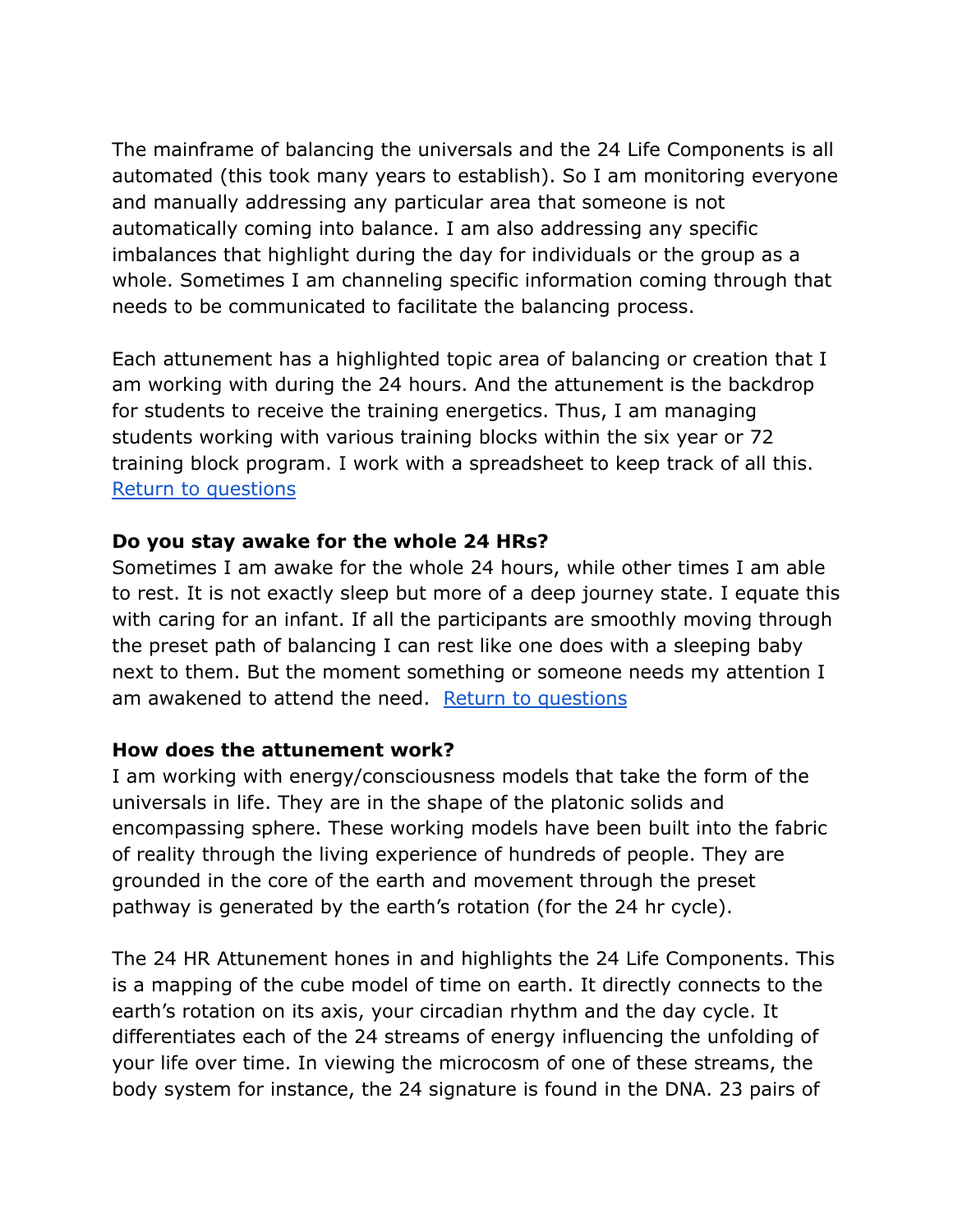chromosomes are visible while the 24th is purely energetic. Your DNA is like a written record of instructions providing your body's parameters within life. Each of the 24 Life Components is being governed by a similar stream determining the parameters.

Once you are set up to begin at midnight it's like being buckled in your seat on a roller coaster. The earth would have to stop rotating on its axis for the movement through the life components to stop. It is a well traveled path, I have brought groups through thousands of times which, like other experiences within humanity, or water in a canal, makes the journey smoother and easier with each pass through. Return [to questions](#page-0-0)

# <span id="page-5-0"></span>**How and why do you work with people while they are doing other things?**

The attunement energetics were designed to be homogenous with your normal life flow. Historically people separated themselves from regular society to seek a path of enlightenment and this meant that only a small percentage of people had access to these types of teachings and support. Still today, many people need to take a break away from regular life to open to this kind of learning. This can be a beneficial thing to do, but it is not always available to people with active lives. And, as you know, the dense material world is not really separate from higher vibrations, the world of spirit and pure energetics. It is all here right now. We really don't need to go to the mountain top.

The objective in creating the 24 HR Attunement structure was to bring these high vibration energetics and teachings right into an individual's regular day to day life flow. This applies to the attunement day as well as the integration and unfolding of the energetics. Years were spent developing the energetics to be subtle and perfectly synchronized with your life flow. This makes the work accessible to anyone. But because of this, it can take some time to become familiar with the work and how it is shifting things within you and your life. Many times this is clearer with raised consciousness in retrospect.

Humanity has evolved and been shifting this dynamic as more spiritual teachings are available. The path of enlightenment is available to anyone and it doesn't require leaving family, career or other things behind. Only if these are misaligned with your true nature. Now, since the pandemic, it is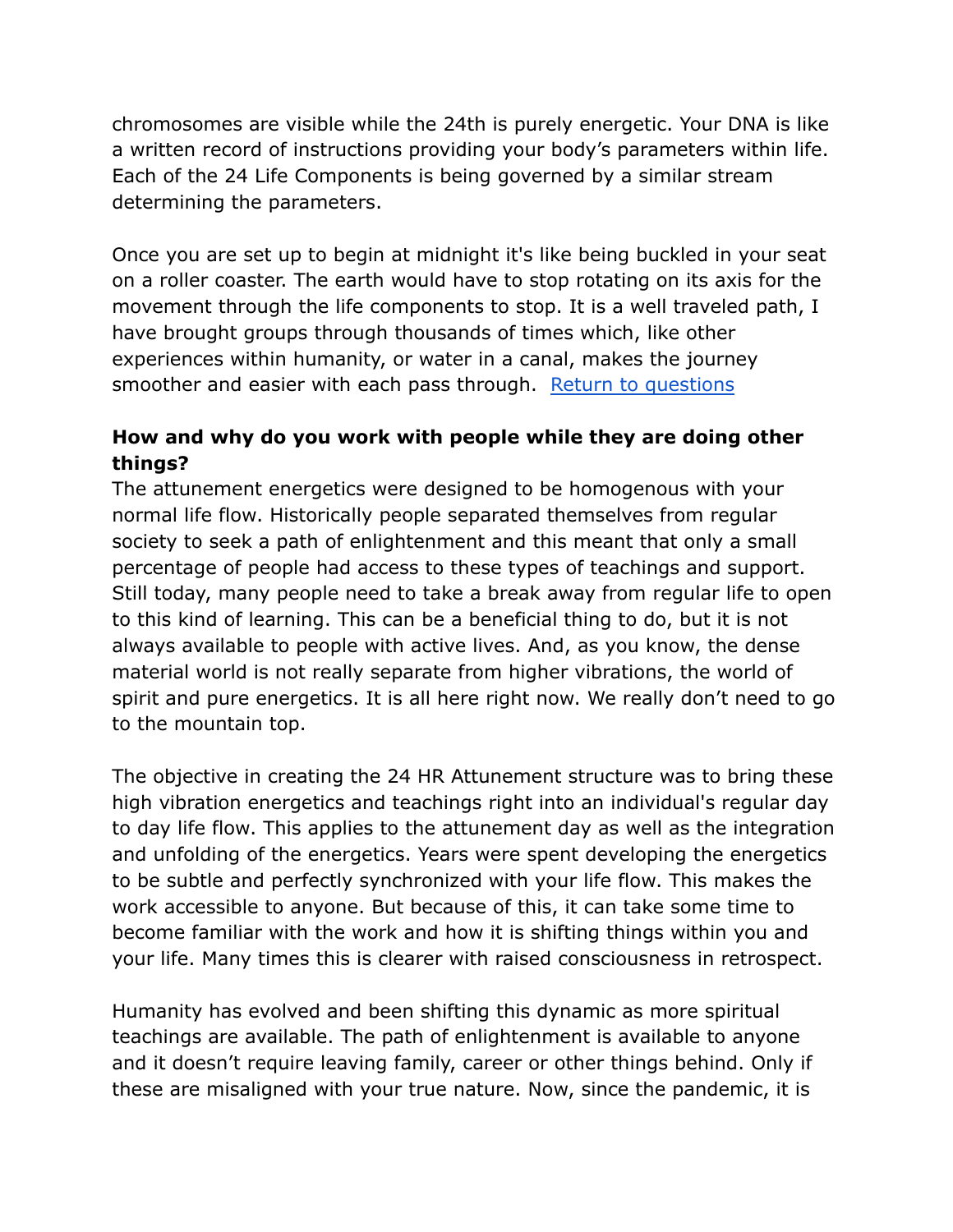more important than ever that people evolve and raise their vibration, the survival and well being of humanity is dependent upon it. Thank you for being a part of the shift to a New(more evolved & higher vibration) Normal. [Return to questions](#page-0-0)

# <span id="page-6-0"></span>**What happens after the attunement during the One Month Integration period and the One Year Unfolding period?**

The attunement day is setting up the shift to move you towards greater universal balance. At midnight, once the attunement is complete, the energy launches into motion moving through your life in a particular way over time. It takes one month for the shifts to integrate into your energy field and it takes one year for the transformation to fully unfold within your life. **The Integration:** During the Integration period people will often notice a sense of movement as their energy field realigns. This will stimulate processing as old energy imbalances release, new balanced connections and opportunities come in and the basic elements making up your life shift into greater harmonic concordance. Some things you may experience are emotional releases, physical changes in your body, intuitive awareness coming in as well as shifting beliefs and ways of thinking about things in your life. You may find yourself expressing more authentically or experiencing changing dynamics in your relationships. This sense of rearrangement usually settles after a month as the attunement is fully absorbed into your energy field.

**The Unfolding:** Once the energy medicine is absorbed and you are in a more balanced state of being, the impact of this begins to unfold and ripple through your life as a whole. Many changes require time. A career shift or move for instance, may take months before it is complete and you are in a new position/location. Many changes involve a process that requires time such as healing a wound, moving through grief, developing intuition, or awakening to a new perspective and way of being in the world. The transformative effect of the 24 HR Attunement, like all major changes in life, necessitates a year cycle to be fully set in place. [Return to questions](#page-0-0)

# <span id="page-6-1"></span>**If it takes a year to unfold, do I need to wait a year before I do another 24 HR Attunement?**

No. I typically recommend monthly 24 HR Attunements to maintain balance on your optimal path. Life can pull you off track and regular attunements will reinforce the changes you have already made to keep you centered,